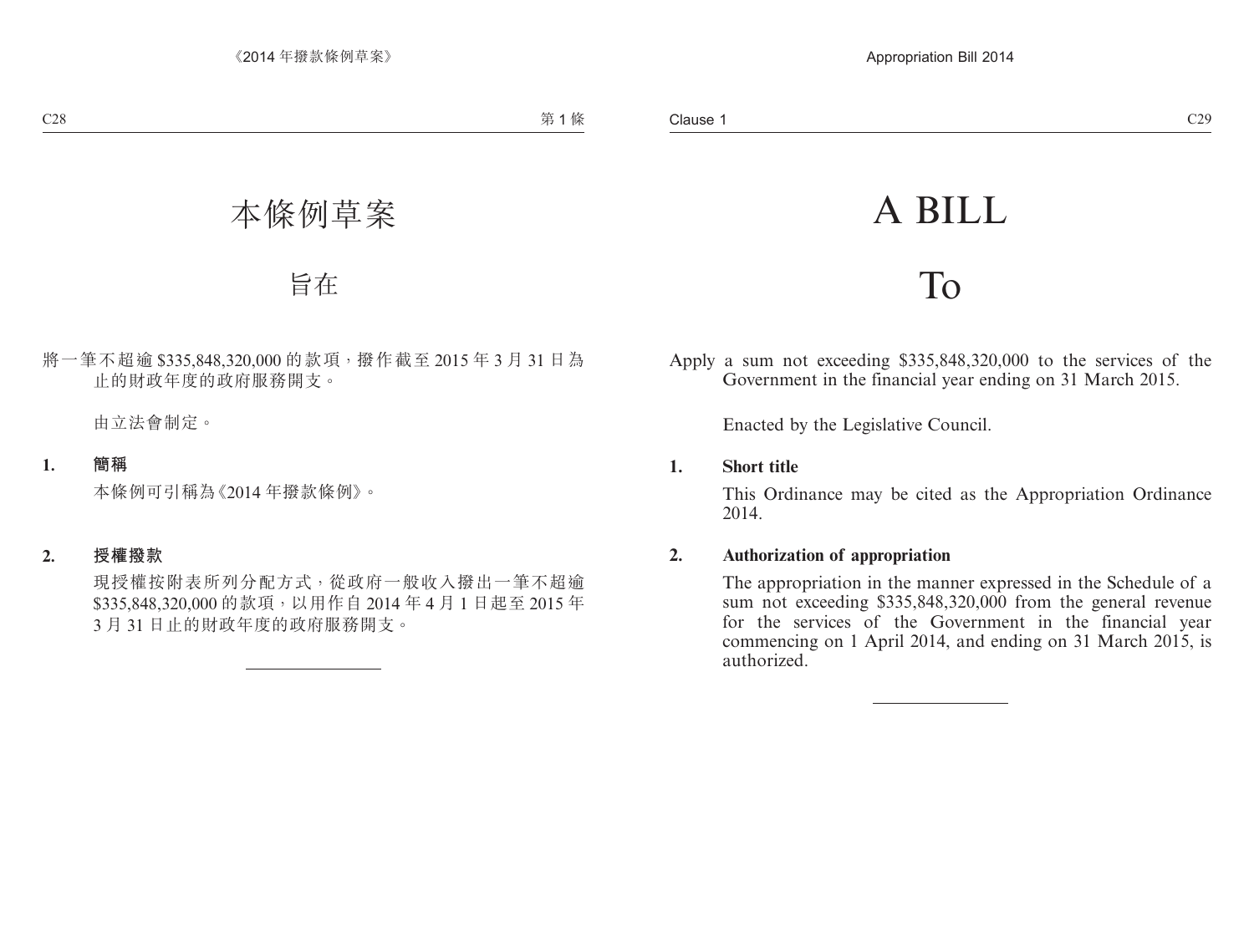Schedule

|                   |                                                                               | C31                               |
|-------------------|-------------------------------------------------------------------------------|-----------------------------------|
|                   | <b>Schedule</b>                                                               | [s, 2]                            |
| Number<br>of Vote | Head of Expenditure                                                           | Amount<br>of Vote<br>$\mathbb{S}$ |
| 21                |                                                                               | 99,112,000                        |
| 22                | Agriculture, Fisheries and Conservation                                       | 1,395,778,000                     |
| 23                |                                                                               | 80,590,000                        |
| 24                |                                                                               | 144,428,000                       |
| 25                | Architectural Services Department                                             | 1,806,701,000                     |
| 26                | Census and Statistics Department                                              | 615,131,000                       |
| 27                |                                                                               | 95,687,000                        |
| 28                |                                                                               | 862,098,000                       |
| 30                | Correctional Services Department                                              | 3,366,910,000                     |
| 31                | Customs and Excise Department                                                 | 3,056,587,000                     |
| 33                | Civil Engineering and Development                                             | 2,120,406,000                     |
| 37                |                                                                               | 6,093,178,000                     |
| 39                | Drainage Services Department                                                  | 2,182,147,000                     |
| 42                | <b>Electrical and Mechanical Services</b>                                     | 512,903,000                       |
| 44                | Environmental Protection Department                                           | 6,848,374,000                     |
| 45                |                                                                               | 5,007,243,000                     |
| 46                | General Expenses of the Civil Service                                         | 3,170,445,000                     |
| 47                | Government Secretariat: Office of the<br>Government Chief Information Officer | 690,227,000                       |
| 48                |                                                                               | 435,759,000                       |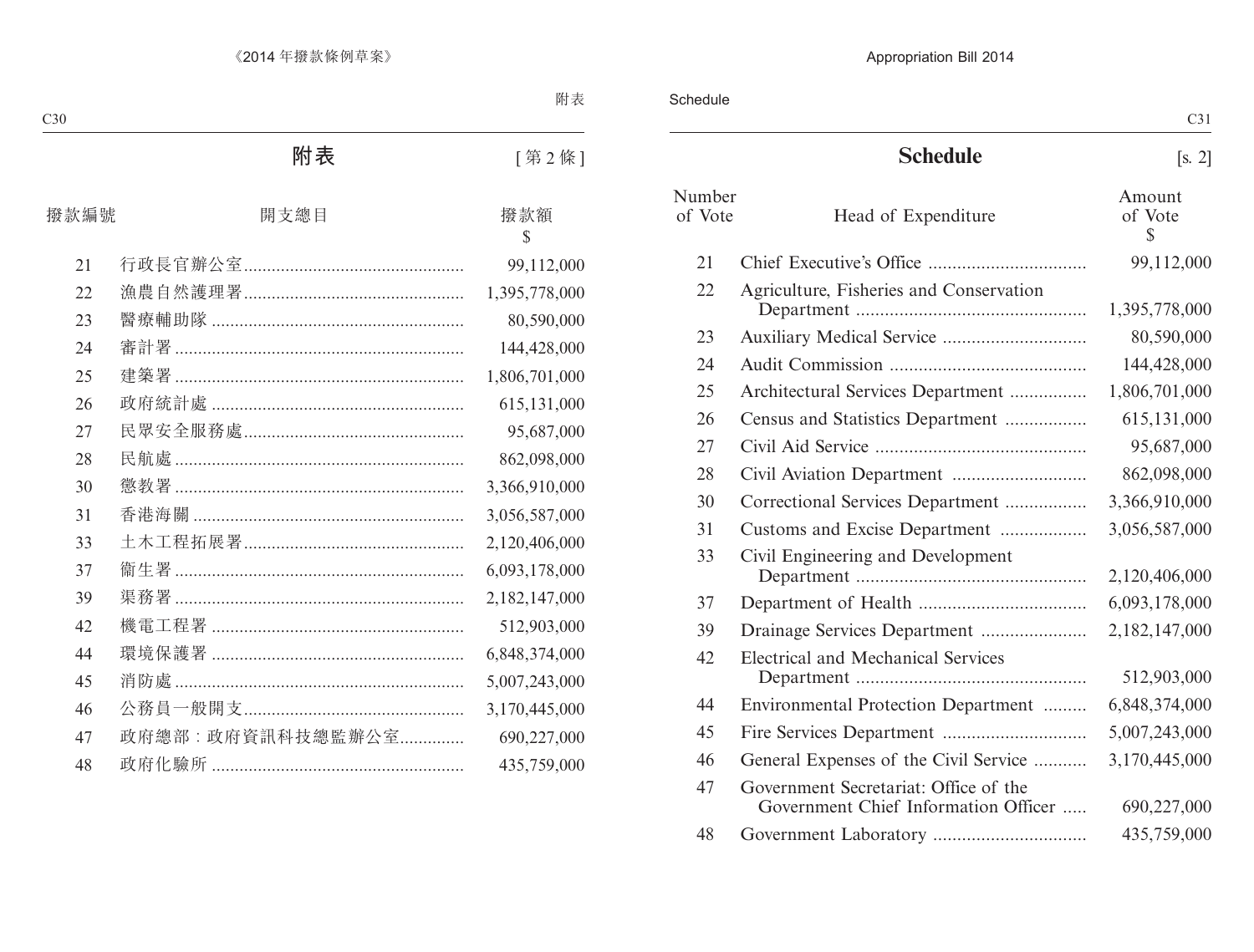Schedule

|                   |                                                                                                       | U33                     |
|-------------------|-------------------------------------------------------------------------------------------------------|-------------------------|
| Number<br>of Vote | Head of Expenditure                                                                                   | Amount<br>of Vote<br>\$ |
| 49                | Food and Environmental Hygiene                                                                        | 5,667,222,000           |
| 51                |                                                                                                       | 1,873,206,000           |
| 53                | Government Secretariat: Home Affairs                                                                  | 1,546,324,000           |
| 55                | Government Secretariat: Commerce and<br>Economic Development Bureau<br>(Communications and Technology | 314,910,000             |
| 59                | Government Logistics Department                                                                       | 537,179,000             |
| 60                |                                                                                                       | 2,549,814,000           |
| 62                |                                                                                                       | 261,054,000             |
| 63                |                                                                                                       | 2,183,530,000           |
| 70                |                                                                                                       | 3,694,051,000           |
| 72                | <b>Independent Commission Against</b>                                                                 | 937,127,000             |
| 74                | Information Services Department                                                                       | 408,758,000             |
| 76                |                                                                                                       | 1,389,503,000           |
| 78                | Intellectual Property Department                                                                      | 133,516,000             |
| 79                |                                                                                                       | 114,967,000             |
| 80                |                                                                                                       | 1,356,642,000           |
| 82                |                                                                                                       | 1,175,901,000           |
| 90                |                                                                                                       | 1,912,412,000           |
| 91                |                                                                                                       | 2,162,090,000           |
| 92                |                                                                                                       | 1,795,198,000           |
| 94                |                                                                                                       | 833,151,000             |

 $C33$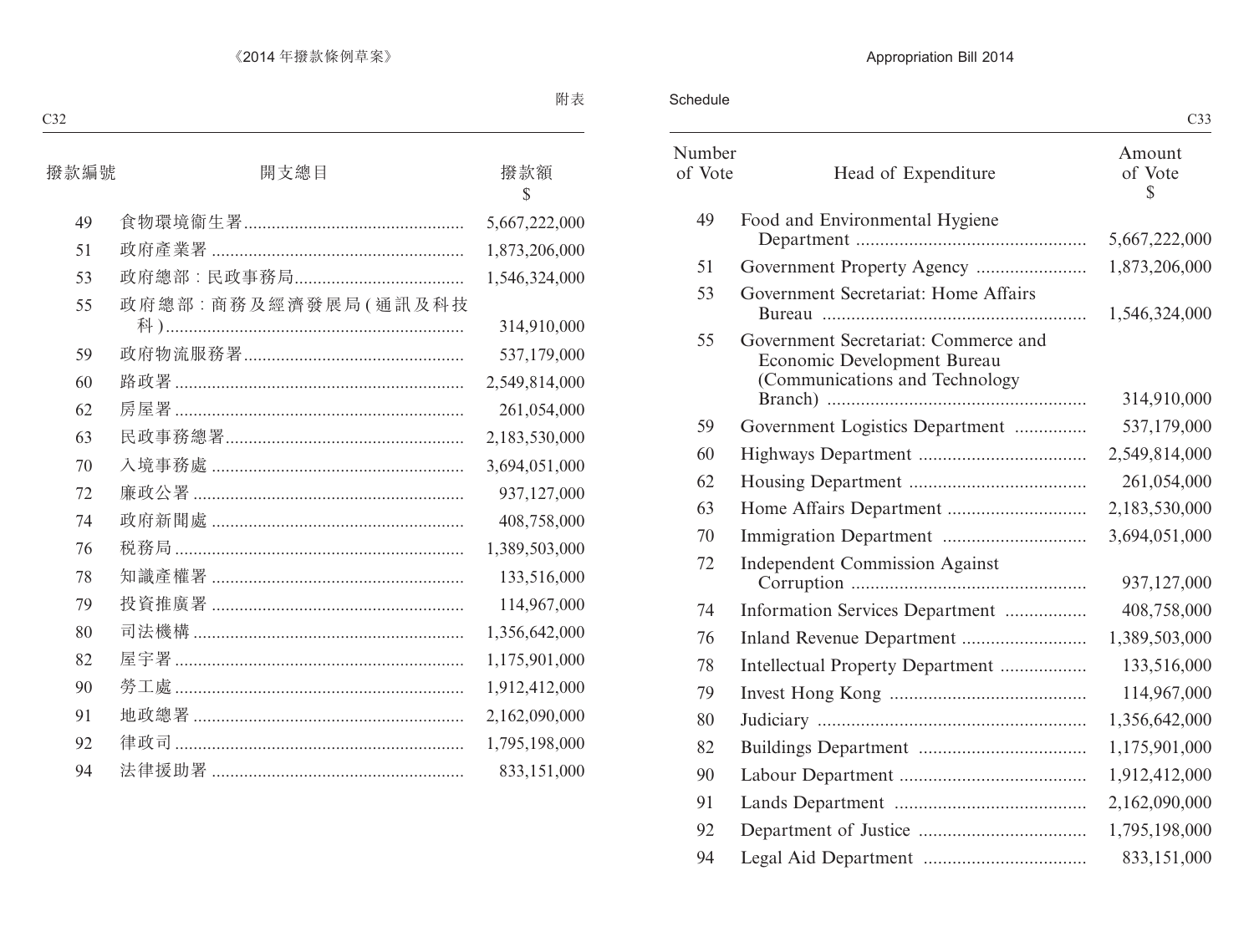Schedule

|                   |                                                                           | ww                      |
|-------------------|---------------------------------------------------------------------------|-------------------------|
| Number<br>of Vote | Head of Expenditure                                                       | Amount<br>of Vote<br>\$ |
| 95                | Leisure and Cultural Services                                             | 6,889,307,000           |
| 96                | Government Secretariat: Overseas Economic                                 | 333,479,000             |
| 100               |                                                                           | 1,156,473,000           |
| 106               |                                                                           | 11,915,636,000          |
| 112               | Legislative Council Commission                                            | 717,691,000             |
| 114               |                                                                           | 102,816,000             |
| 116               |                                                                           | 147,624,000             |
| 118               |                                                                           | 607,936,000             |
| 120               |                                                                           | 27,317,100,000          |
| 121               | Independent Police Complaints Council                                     | 55,988,000              |
| 122               |                                                                           | 15,515,188,000          |
| 136               | Public Service Commission Secretariat                                     | 20,782,000              |
| 137               | Government Secretariat: Environment                                       | 80,408,000              |
| 138               | Government Secretariat: Development<br>Bureau (Planning and Lands Branch) | 492,049,000             |
| 139               | Government Secretariat: Food and Health                                   | 76,150,000              |
| 140               | Government Secretariat: Food and Health                                   |                         |
| 141               | Government Secretariat: Labour and Welfare                                | 753,727,000             |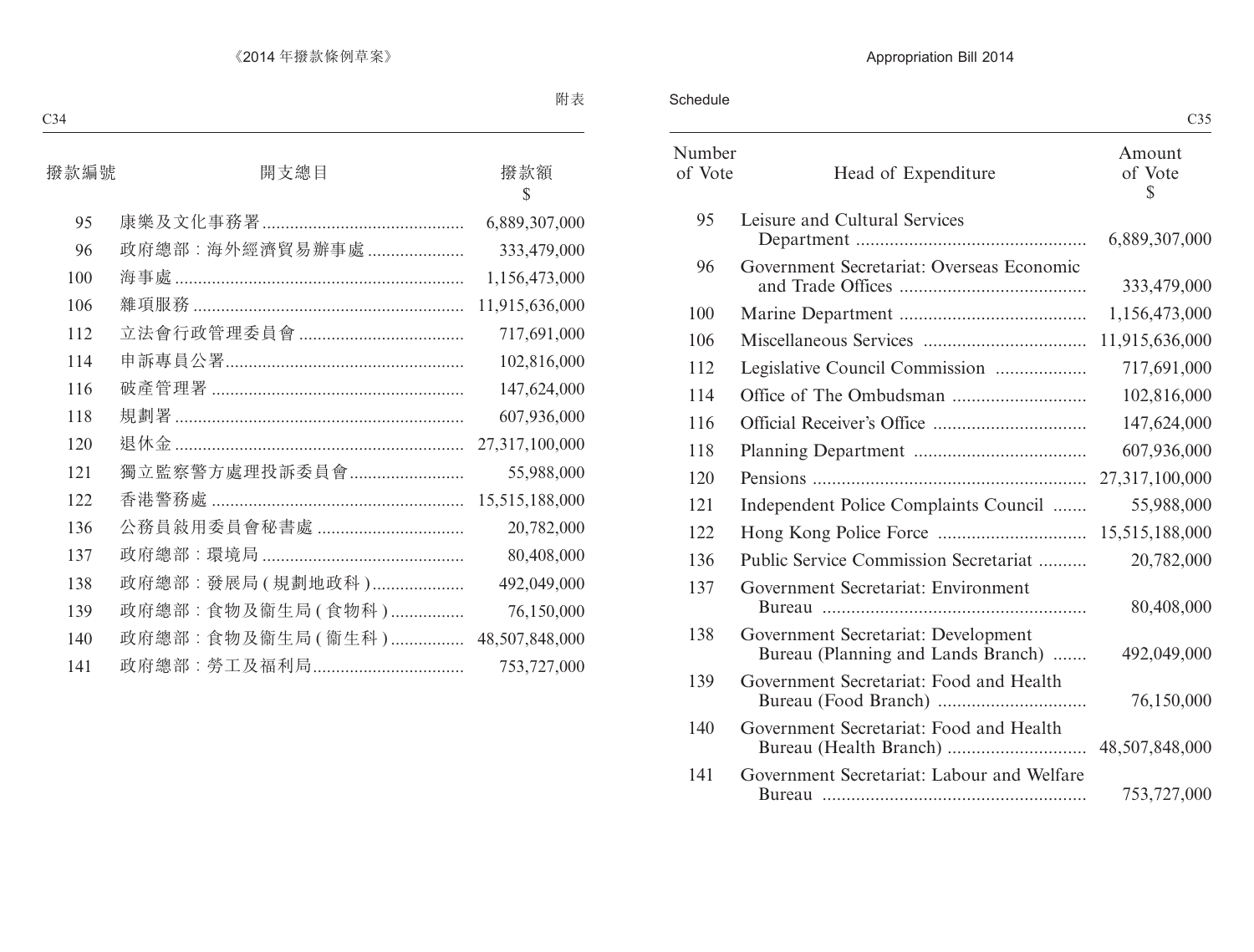Schedule

|                   |                                                                                                        | C <sub>37</sub>         |
|-------------------|--------------------------------------------------------------------------------------------------------|-------------------------|
| Number<br>of Vote | Head of Expenditure                                                                                    | Amount<br>of Vote<br>\$ |
| 142               | Government Secretariat: Offices of the Chief<br>Secretary for Administration and the                   | 833,832,000             |
| 143               | Government Secretariat: Civil Service                                                                  | 521,385,000             |
| 144               | Government Secretariat: Constitutional and                                                             | 582,912,000             |
| 147               | Government Secretariat: Financial Services<br>and the Treasury Bureau (The Treasury                    | 1,883,242,000           |
| 148               | Government Secretariat: Financial Services<br>and the Treasury Bureau (Financial                       | 312,895,000             |
| 151               | Government Secretariat: Security Bureau                                                                | 325,154,000             |
| 152               | Government Secretariat: Commerce and<br>Economic Development Bureau<br>(Commerce, Industry and Tourism | 1,644,960,000           |
| 155               | Government Secretariat: Innovation and                                                                 | 587,163,000             |
| 156               | Government Secretariat: Education                                                                      | 47,369,464,000          |
| 158               | Government Secretariat: Transport and<br>Housing Bureau (Transport Branch)                             | 200,136,000             |
| 159               | Government Secretariat: Development                                                                    | 448,025,000             |
| 160               |                                                                                                        | 784,477,000             |
| 162               | Rating and Valuation Department                                                                        | 479,332,000             |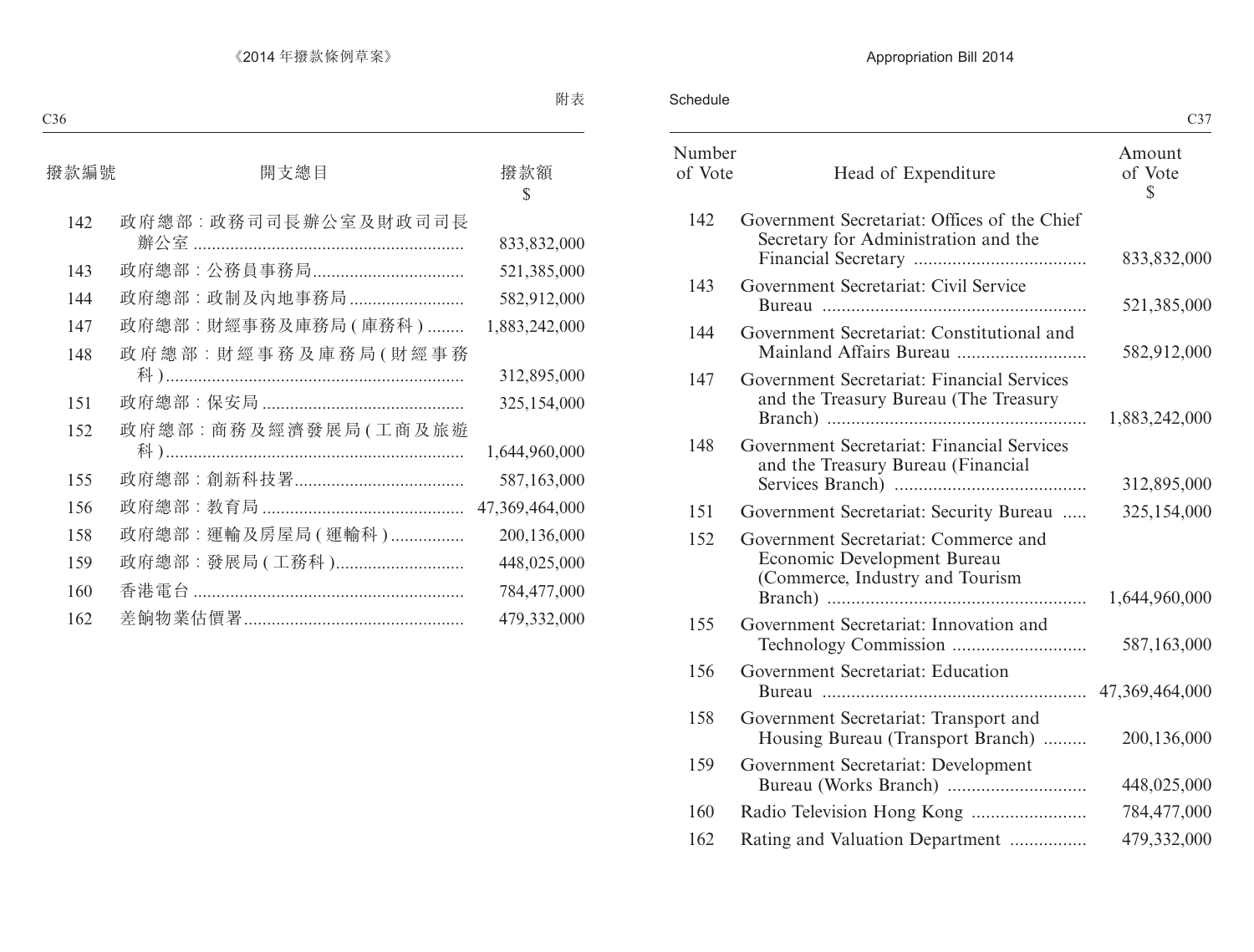Schedule

| Number<br>of Vote | Head of Expenditure                                                                     | Amount<br>of Vote<br>\$ |
|-------------------|-----------------------------------------------------------------------------------------|-------------------------|
| 163               | Registration and Electoral Office                                                       | 268,299,000             |
| 166               |                                                                                         | 367,280,000             |
| 168               |                                                                                         | 259,781,000             |
| 169               | Secretariat, Commissioner on Interception of<br>Communications and Surveillance         | 18,404,000              |
| 170               |                                                                                         | 55,909,483,000          |
| 173               | Student Financial Assistance Agency                                                     | 5,380,592,000           |
| 174               | Joint Secretariat for the Advisory Bodies on<br>Civil Service and Judicial Salaries and | 29,704,000              |
| 180               | Office for Film, Newspaper and Article                                                  | 43,790,000              |
| 181               | Trade and Industry Department                                                           | 828,458,000             |
| 186               |                                                                                         | 2,063,030,000           |
| 188               |                                                                                         | 369,410,000             |
| 190               | University Grants Committee                                                             | 15,601,731,000          |
| 194               |                                                                                         | 7,095,920,000           |
|                   |                                                                                         | 328, 329, 320, 000      |
| 184               |                                                                                         | 7,519,000,000           |
|                   | Total 335,848,320,000                                                                   |                         |
|                   |                                                                                         |                         |

<u> 1989 - Johann Barbara, martxa a</u>

C39